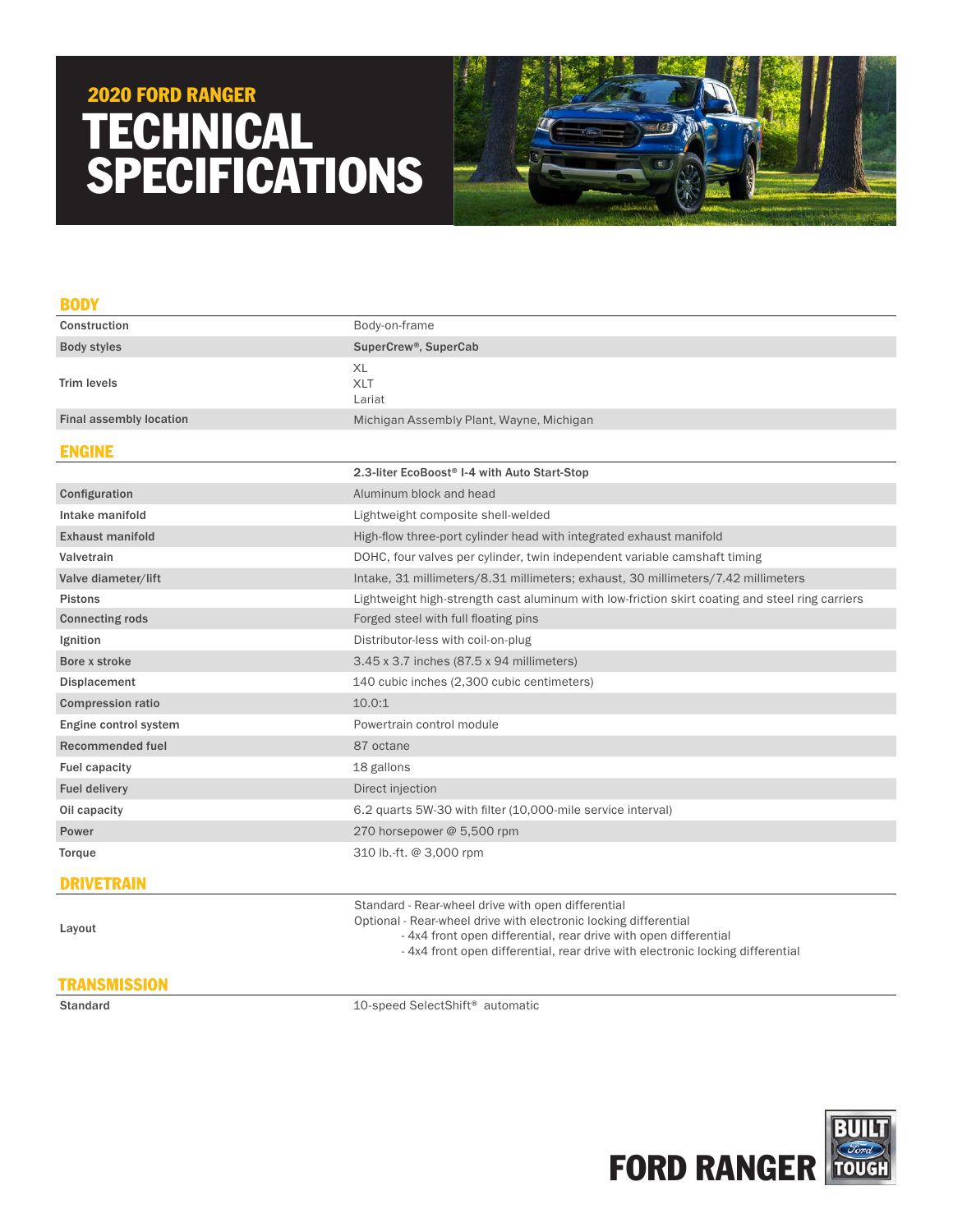## GEAR RATIOS

| First                           | 4.696:1                                                                                                                              |  |  |
|---------------------------------|--------------------------------------------------------------------------------------------------------------------------------------|--|--|
| Second                          | 2.985:1                                                                                                                              |  |  |
| <b>Third</b>                    | 2.146:1                                                                                                                              |  |  |
| Fourth                          | 1.769:1                                                                                                                              |  |  |
| Fifth                           | 1.520:1                                                                                                                              |  |  |
| Sixth                           | 1.275:1                                                                                                                              |  |  |
| Seventh                         | 1:1                                                                                                                                  |  |  |
| Eighth                          | 0.854:1                                                                                                                              |  |  |
| Ninth                           | 0.689:1                                                                                                                              |  |  |
| Tenth                           | 0.636:1                                                                                                                              |  |  |
| Reverse                         | $-4.866:1$                                                                                                                           |  |  |
| Final drive rear axle ratio     | 3.73:1                                                                                                                               |  |  |
| <b>TRANSFER CASE (4x4 ONLY)</b> |                                                                                                                                      |  |  |
| 4-high drive ratio              | 1:1                                                                                                                                  |  |  |
| 4-low drive ratio               | 2.717:1                                                                                                                              |  |  |
| <b>SUSPENSION</b>               |                                                                                                                                      |  |  |
| Front                           | Short- and long-arm independent and tubular stabilizer bar                                                                           |  |  |
| Rear                            | Hotchkiss-type nonindependent live, leaf springs and outboard shock absorbers                                                        |  |  |
| <b>STEERING</b>                 |                                                                                                                                      |  |  |
| <b>Type</b>                     | Electric power-assisted, rack-and-pinion                                                                                             |  |  |
| Ratio                           | 17.7:1                                                                                                                               |  |  |
| Turning circle, curb-to-curb    | 41.99 feet                                                                                                                           |  |  |
| <b>BRAKES</b>                   |                                                                                                                                      |  |  |
| Type                            | Four-wheel power disc brakes with four-sensor, four-channel antilock braking system and<br>AdvanceTrac® electronic stability control |  |  |
| Front                           | 12.24-x 1.33-inch disc, 2.0-inch twin piston caliper, non-asbestos organic pads                                                      |  |  |
| Rear                            | 12.12- x 0.94-inch disc, 2.12-inch single piston caliper, non-asbestos organic pads                                                  |  |  |
| <b>WHEELS AND TIRES</b>         |                                                                                                                                      |  |  |
|                                 | $T^*$ is a set<br>$NA/IA = A/I$                                                                                                      |  |  |

|                 | Wheels                       | <b>Tires</b>                                                  |
|-----------------|------------------------------|---------------------------------------------------------------|
| <b>Standard</b> | 16-inch steel                | 255/70R16 A/S BSW                                             |
| Optional        | 17-inch alloy (three styles) | 255/65R17 A/S BSW<br>255/65R17 A/T BSW<br>LT265/65R17 A/T OWL |
|                 | 18-inch alloy (four styles)  | 265/60R18 A/S<br>265/60R18 A/T                                |



265/60R18 A/T OWL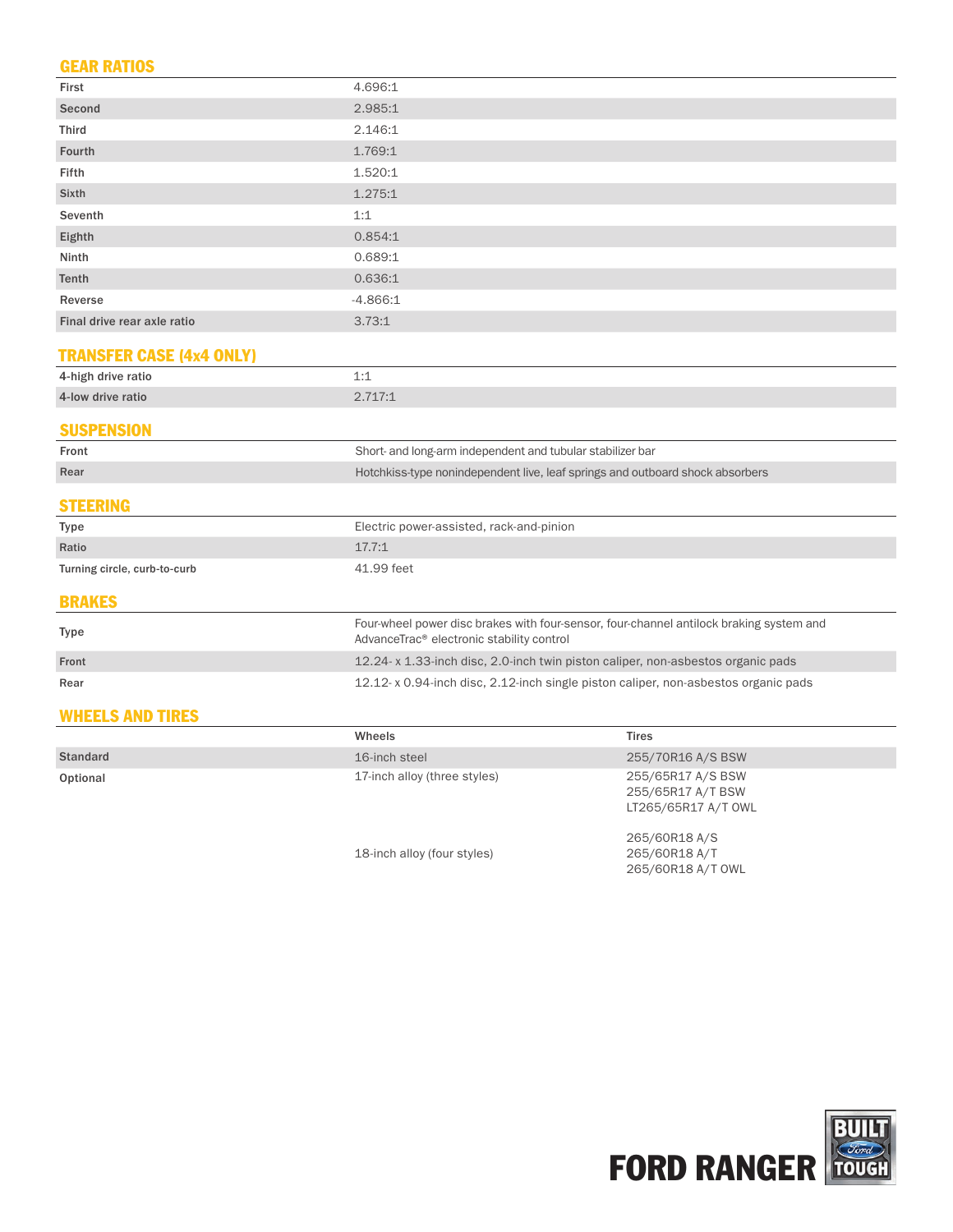#### DIMENSIONS (ALL MEASUREMENTS IN INCHES UNLESS OTHERWISE NOTED)

| <b>EXIERIOR</b>                                  |                            |               |                                                                                        |              |
|--------------------------------------------------|----------------------------|---------------|----------------------------------------------------------------------------------------|--------------|
|                                                  | SuperCrew <sup>®</sup> 4x2 | SuperCrew 4x4 | SuperCab 4x2                                                                           | SuperCab 4x4 |
| Wheelbase                                        | 126.8                      | 126.8         | 126.8                                                                                  | 126.8        |
| <b>Overall length</b>                            | 210.8                      | 210.8         | 210.8                                                                                  | 210.8        |
| Overall width                                    | 85.8                       | 85.8          | 85.8                                                                                   | 85.8         |
| Width with mirrors folded                        | 77.8                       | 77.8          | 77.8                                                                                   | 77.8         |
| Width excluding mirrors                          | 73.3                       | 73.3          | 73.3                                                                                   | 73.3         |
| Overall height                                   | 71.1                       | 71.5          | 70.7                                                                                   | 71.1         |
| Track, front                                     | 61.4                       | 61.4          | 61.4                                                                                   | 61.4         |
| Track, rear                                      | 61.4                       | 61.4          | 61.4                                                                                   | 61.4         |
| Approach Angle                                   | $27.9^\circ$               | $28.7^\circ$  | $27.9^\circ$                                                                           | $28.7^\circ$ |
| <b>Departure Angle</b>                           | $25.2^\circ$               | $25.4^\circ$  | $25.2^\circ$                                                                           | $25.4^\circ$ |
| <b>Ramp Breakover Angle</b>                      | $22.7^\circ$               | $21.5^\circ$  | $22.7^\circ$                                                                           | $21.5^\circ$ |
| <b>Minimum Running Ground Clearance</b>          | 8.4                        | 8.9           | 8.4                                                                                    | 8.9          |
| <b>Front Overhang</b>                            | 35.8                       | 35.8          | 35.8                                                                                   | 35.8         |
| <b>Rear Overhang</b>                             | 48.2                       | 48.2          | 48.2                                                                                   | 48.2         |
| Cab-to-axle distance<br>(pickup box delete only) |                            |               | 31.3                                                                                   |              |
| Curb weight (lbs)                                | 4,232                      | 4,441         | 4,145                                                                                  | 4,354        |
| <b>INTERIOR</b>                                  |                            |               |                                                                                        |              |
| Seating capacity                                 | <b>Five</b>                |               | Four                                                                                   |              |
| <b>Front headroom</b>                            | 39.8                       |               | 39.8                                                                                   |              |
| Front legroom, maximum                           | 43.1                       |               | 43.1                                                                                   |              |
| Front shoulder room                              | 56.7                       |               | 56.6                                                                                   |              |
| Front hip room                                   | 55.8                       |               | 55.8                                                                                   |              |
| Rear headroom                                    | 38.3                       |               | 35.9                                                                                   |              |
| Rear legroom                                     | 34.5                       |               | 30.4                                                                                   |              |
| Rear shoulder room                               | 56.3                       |               | 55.2                                                                                   |              |
| Rear hip room                                    | 53.5                       |               | 55.3                                                                                   |              |
| Passenger volume (cu. ft.)                       | 97.6                       |               | 89.2                                                                                   |              |
| Airbags                                          |                            |               | Dual-stage driver and right front passenger, front seat side and Safety Canopy® System |              |

#### **CAPACITIES**

 $F_{\text{E}}$ 

CARGO BED AREA

|                              | SuperCrew 4x2 | SuperCrew 4x4 | SuperCab 4x2 | SuperCab 4x4 |
|------------------------------|---------------|---------------|--------------|--------------|
| Length at floor (inches)     | 61            | 61            | 72.8         | 72.8         |
| Width at wheelhouse (inches) | 44.8          | 44.8          | 44.8         | 44.8         |
| Maximum width inside         | 61.4          | 61.4          | 61.4         | 61.4         |
| box (inches)                 |               |               |              |              |
| Cargo capacity (cu. ft.)     | 43.3          | 43.3          | 51.8         | 51.8         |
| Payload (lbs.)               | 1,770         | 1,560         | 1,860        | 1,650        |
| Max towing (lbs.)            | 7,500         | 7.500         | 7.500        | 7,500        |